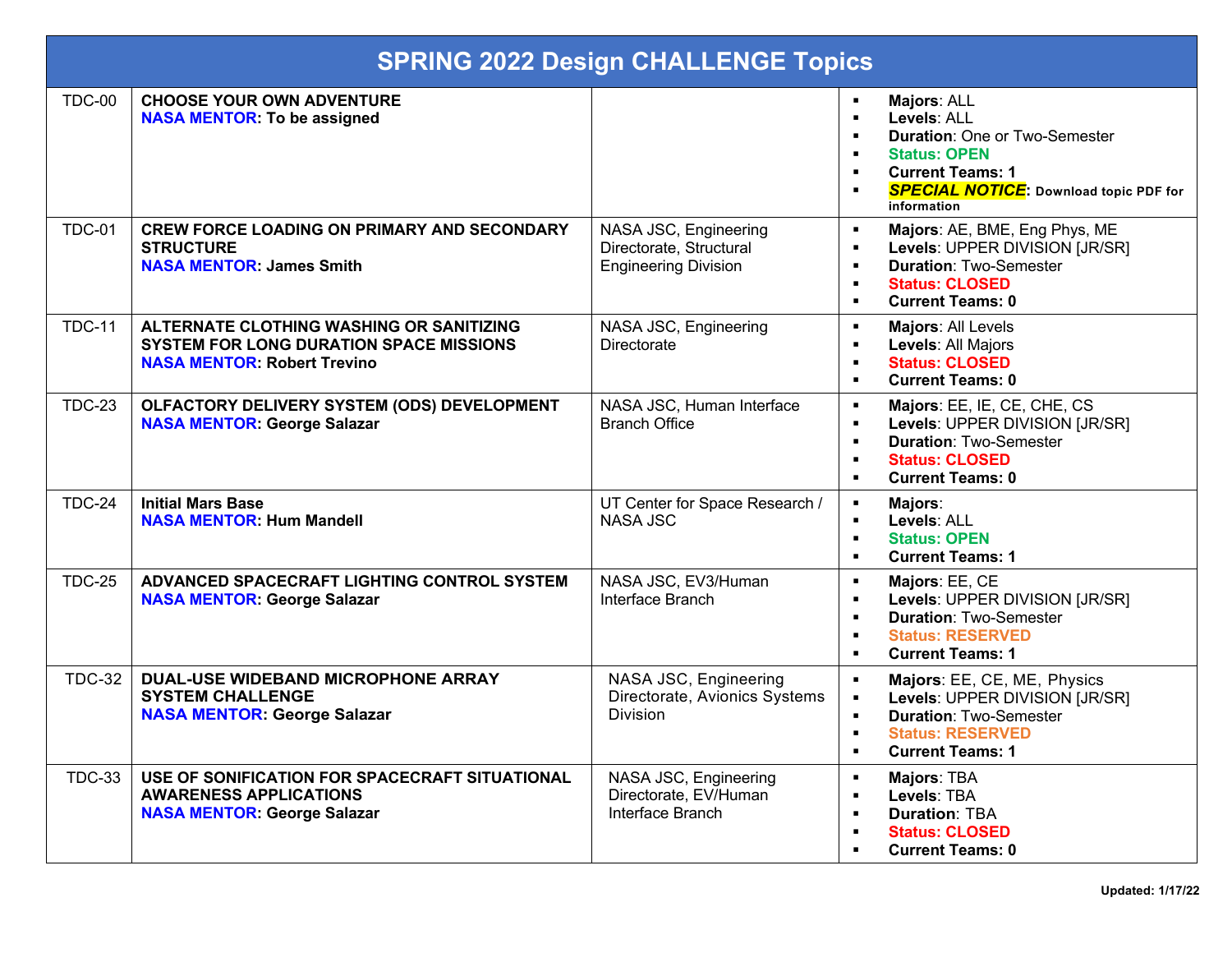| <b>TDC-40</b> | MICRO-G NEUTRAL BUOYANCY EXPERIMENT: ORION<br><b>CREW SAFETY OR LUNAR SURFACE EVA</b><br><b>OPERATIONS (4 CHALLENGE OPTIONS)</b><br><b>NASA MENTOR:</b> To be assigned upon acceptance<br>Special Notice Specs: See the Micro-g NExT website | NASA JSC Office of<br>Education                            | Majors: Interdisciplinary teams<br>Levels: All Levels<br><b>Duration: One or Two Semester</b><br><b>Status: RESERVED</b><br>$\blacksquare$<br><b>Current Teams: 1</b><br>$\blacksquare$<br><b>SPECIAL NOTICE:</b> See Specs for additional<br>information |
|---------------|----------------------------------------------------------------------------------------------------------------------------------------------------------------------------------------------------------------------------------------------|------------------------------------------------------------|-----------------------------------------------------------------------------------------------------------------------------------------------------------------------------------------------------------------------------------------------------------|
| <b>TDC-43</b> | ANTENNA PERFORMANCE OF STANDARD-BASED<br><b>CONSUMER COMMUNICATION COMMERCIAL OFF-THE-</b><br><b>SHELF (COTS) HARDWARE</b><br><b>NASA MENTOR. Chatwin Lansdowne</b>                                                                          | NASA JSC, Crew and Thermal<br><b>Systems Division - EC</b> | Majors: EE, CE<br>$\blacksquare$<br>Levels: UPPER DIVISION [JR/SR]<br>$\blacksquare$<br><b>Duration: Two-Semester</b><br>$\blacksquare$<br><b>Status: CLOSED</b><br>$\blacksquare$<br><b>Current Teams: 0</b><br>$\blacksquare$                           |
| <b>TDC-44</b> | DESIGN OF A THERMAL/CAPILLARY FLIGHT EXPERIMENT<br><b>NASA MENTOR: John Graf</b>                                                                                                                                                             | NASA JSC, EV/Communications<br>System Branch               | Majors: CHE, ME<br>Levels: UPPER DIVISION [JR/SR]<br>$\blacksquare$<br><b>Duration: Two-Semester</b><br>$\blacksquare$<br><b>Status: CLOSED</b><br>$\blacksquare$<br><b>Current Teams: 0</b><br>$\blacksquare$                                            |
| <b>TDC-45</b> | <b>VEHICLE INTERCHANGEABLE ELECTRONIC</b><br><b>CONTROLLER(VIEC) NETWORK SYSTEM</b><br><b>NASA MENTOR: George Salazar</b>                                                                                                                    | NASA JSC, EV3/ Human<br>Interface Branch                   | Majors: EE, CE, CS<br>$\blacksquare$<br>Levels: UPPER DIVISION [JR/SR]<br>$\blacksquare$<br><b>Duration: Two-Semester</b><br>$\blacksquare$<br><b>Status: RESERVED</b><br><b>Current Teams: 1</b><br>$\blacksquare$                                       |
| <b>TDC-46</b> | SPACECRAFT LIGHTING NETWORK SYSTEM (SLNS)<br><b>NASA MENTOR: George Salazar</b>                                                                                                                                                              | NASA JSC, EV/Communications<br>System Branch               | Majors: EE/CE, CS, AE, Eng.<br>$\blacksquare$<br>Levels: UPPER DIVISION [JR/SR]<br>$\blacksquare$<br><b>Duration: Two-Semester</b><br>$\blacksquare$<br><b>Status: CLOSED</b><br>$\blacksquare$<br><b>Current Teams: 0</b><br>$\blacksquare$              |
| <b>TDC-47</b> | HUMAN-TENDED INFLATABLE LUNAR OUTPOST<br><b>NASA MENTOR: John Alred</b>                                                                                                                                                                      | NASA JSC, EV/Communications<br>System Branch               | Majors: AE, ME or Materials Eng<br>$\blacksquare$<br>Levels: UPPER DIVISION [JR/SR]<br>$\blacksquare$<br><b>Duration: Two-Semester</b><br>$\blacksquare$<br><b>Status: CLOSED</b><br>$\blacksquare$<br><b>Current Teams: 0</b><br>$\blacksquare$          |
| <b>TDC-49</b> | ANTENNA MOUNTING STRUCTURE FOR LANDER OR<br>ZERO GRAVITY CREWED ENVIRONMENT<br><b>NASA MENTOR. Chatwin Lansdowne</b>                                                                                                                         | NASA JSC, EV8 Branch                                       | Majors: ME, AE<br>$\blacksquare$<br>Levels: UPPER DIVISION [JR/SR]<br>$\blacksquare$<br><b>Duration: One or Two-Semester</b><br>$\blacksquare$<br><b>Status: RESERVED</b><br>$\blacksquare$<br><b>Current Teams: 1</b><br>$\blacksquare$                  |
| <b>TDC-50</b> | BLUETOOTH TRACKING VIA BEACONS AND ANGLE OF<br><b>ARRIVAL</b><br><b>NASA MENTOR: Justin Bautista</b>                                                                                                                                         | NASA JSC, EV3 Branch                                       | Majors: EE, CE, CS<br>$\blacksquare$<br>Levels: UPPER DIVISION [JR/SR]<br>$\blacksquare$<br><b>Duration: Two-Semester</b><br>$\blacksquare$<br><b>Status: CLOSED</b><br><b>Current Teams: 0</b>                                                           |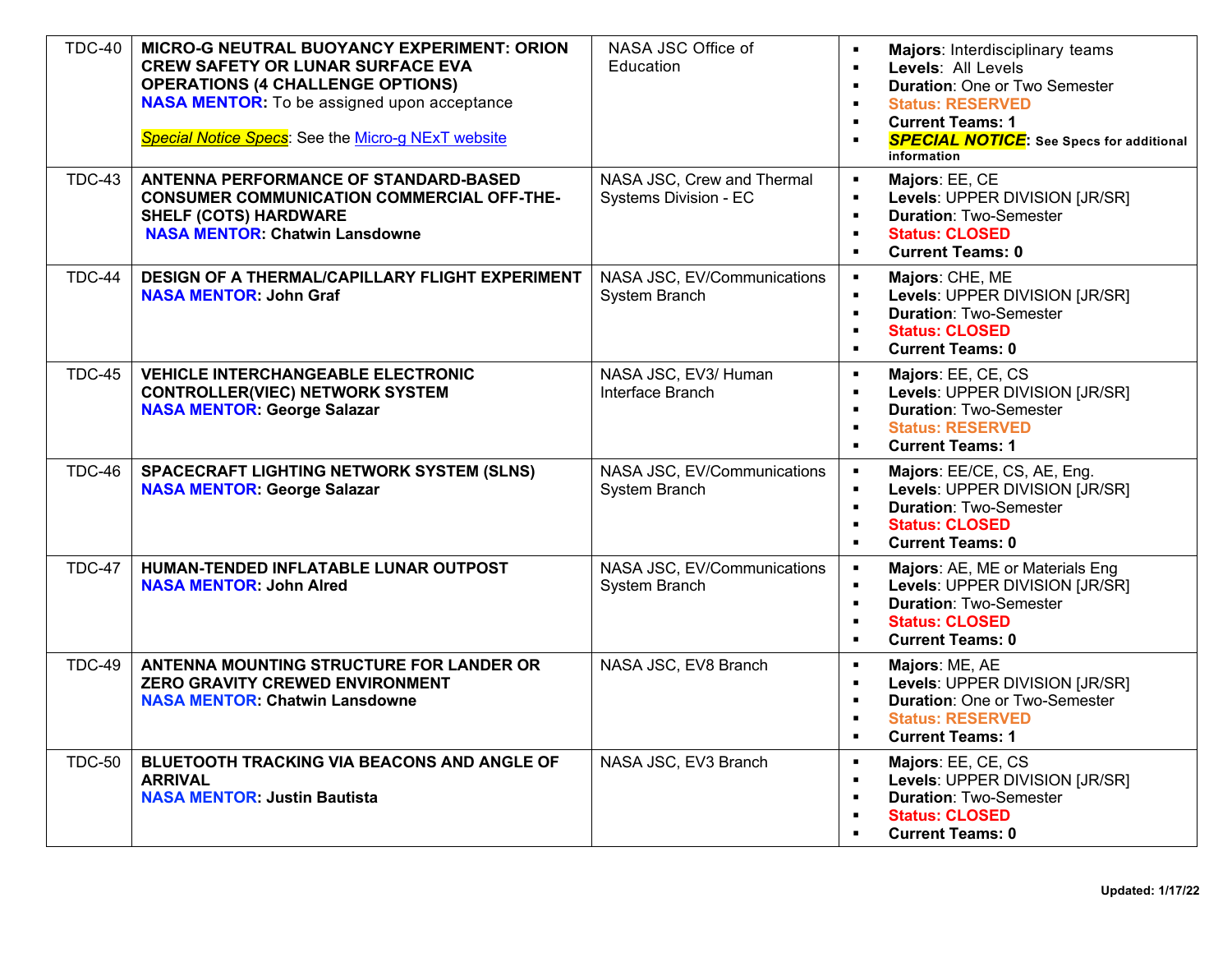| <b>TDC-51</b> | <b>3D PRINTED FERROUS EMI-EME SHIELDING</b><br><b>NASA MENTOR. Chatwin Lansdowne</b>                                                                                | NASA JSC, EV8 Branch                                                                                                      | Majors: EE<br>$\blacksquare$<br>Levels: UPPER DIVISION [JR/SR]<br>$\blacksquare$<br><b>Duration: One-Semester</b><br>$\blacksquare$<br><b>Status: CLOSED</b><br>$\blacksquare$<br><b>Current Teams: 0</b><br>$\blacksquare$                                                  |
|---------------|---------------------------------------------------------------------------------------------------------------------------------------------------------------------|---------------------------------------------------------------------------------------------------------------------------|------------------------------------------------------------------------------------------------------------------------------------------------------------------------------------------------------------------------------------------------------------------------------|
| <b>TDC-52</b> | 3D PRINTED CONDUCTIVE EMI-EME SHIELDING<br><b>NASA MENTOR: Chatwin Lansdowne</b>                                                                                    | NASA JSC, EV8 Branch                                                                                                      | Majors: EE<br>$\blacksquare$<br>Levels: UPPER DIVISION [JR/SR]<br>$\blacksquare$<br><b>Duration: One-Semester</b><br>$\blacksquare$<br><b>Status: CLOSED</b><br>$\blacksquare$<br><b>Current Teams: 0</b><br>$\blacksquare$                                                  |
| <b>TDC-53</b> | ALTERNATE TREADMILL FOR EXPLORATION MISSIONS<br><b>NASA MENTOR: Phillip Callen</b>                                                                                  | NASA JSC, Flight Systems<br>Branch/ER3; Software, Robotics,<br>and Simulation Division;<br><b>Engineering Directorate</b> | Majors: Multidiscipline (ME, EE, CS,<br>$\blacksquare$<br>BioMed etc.)<br>Levels: UPPER DIVISION [JR/SR]<br><b>Duration: One or Two-Semester</b><br>$\blacksquare$<br><b>Status: CLOSED</b><br>$\blacksquare$<br><b>Current Teams: 0</b><br>$\blacksquare$                   |
| <b>TDC-54</b> | MULTI-MOTOR EXERCISE DEVICE FOR SPACE<br><b>EXPLORATION</b><br><b>NASA MENTOR: Phillip Callen</b>                                                                   | NASA JSC, Flight Systems<br>Branch/ER3; Software, Robotics,<br>and Simulation Division;<br><b>Engineering Directorate</b> | Majors: Multidiscipline (ME, EE, CS,<br>$\blacksquare$<br>BioMed etc.)<br>Levels: UPPER DIVISION [JR/SR]<br>$\blacksquare$<br><b>Duration: One or Two-Semester</b><br>$\blacksquare$<br><b>Status: CLOSED</b><br>$\blacksquare$<br><b>Current Teams: 0</b><br>$\blacksquare$ |
| <b>TDC-55</b> | <b>TACTILE DISPLAY FOR SPACEWALKS</b><br><b>NASA MENTOR: Ricco Aceves</b>                                                                                           | NASA JSC, EV3 Branch                                                                                                      | $\blacksquare$<br>Majors: EE/CE, CS, AE, ME<br>Levels: UPPER DIVISION [JR/SR]<br>$\blacksquare$<br><b>Duration: Two-Semester</b><br>$\blacksquare$<br><b>Status: CLOSED</b><br>$\blacksquare$<br><b>Current Teams: 0</b><br>$\blacksquare$                                   |
| <b>TDC-56</b> | DEVELOPMENT OF VARIABLE EMISSIVITY<br><b>COATINGS/STRUCTURES FOR SPACECRAFT THERMAL</b><br><b>MANAGEMENT SYSTEMS</b><br><b>NASA MENTOR: Angel Alvarez-Hernandez</b> | NASA JSC, ES3 Thermal Design<br><b>Branch</b>                                                                             | $\blacksquare$<br>Majors: All Majors<br>Levels: UPPER DIVISION [JR/SR]<br>$\blacksquare$<br><b>Duration: One to Two-Semester</b><br>$\blacksquare$<br><b>Status: CLOSED</b><br>$\blacksquare$<br><b>Current Teams: 0</b><br>$\blacksquare$                                   |
| <b>TDC-57</b> | NOVEL HUMAN RATED SPACECRAFT THERMAL<br><b>MANAGEMENT SYSTEMS</b><br><b>NASA MENTORS: Angel Alvarez-Hernandez</b>                                                   | NASA JSC, ES3 Thermal Design<br><b>Branch</b>                                                                             | $\blacksquare$<br>Majors: All Majors<br>Levels: UPPER DIVISION [JR/SR]<br>$\blacksquare$<br><b>Duration: One to Two-Semester</b><br>$\blacksquare$<br><b>Status: CLOSED</b><br>$\blacksquare$<br><b>Current Teams: 0</b><br>$\blacksquare$                                   |
| <b>TDC-58</b> | NEW DEPLOYABLE RADIATOR DESIGN FOR INFLATABLE<br><b>STRUCTURES</b><br><b>NASA MENTOR: Angel Alvarez-Hernandez</b>                                                   | NASA JSC, ES3 Thermal Design<br><b>Branch</b>                                                                             | $\blacksquare$<br>Majors: All Majors<br>Levels: UPPER DIVISION [JR/SR]<br>$\blacksquare$<br><b>Duration: One to Two-Semester</b><br>$\blacksquare$<br><b>Status: CLOSED</b><br>$\blacksquare$<br><b>Current Teams: 0</b>                                                     |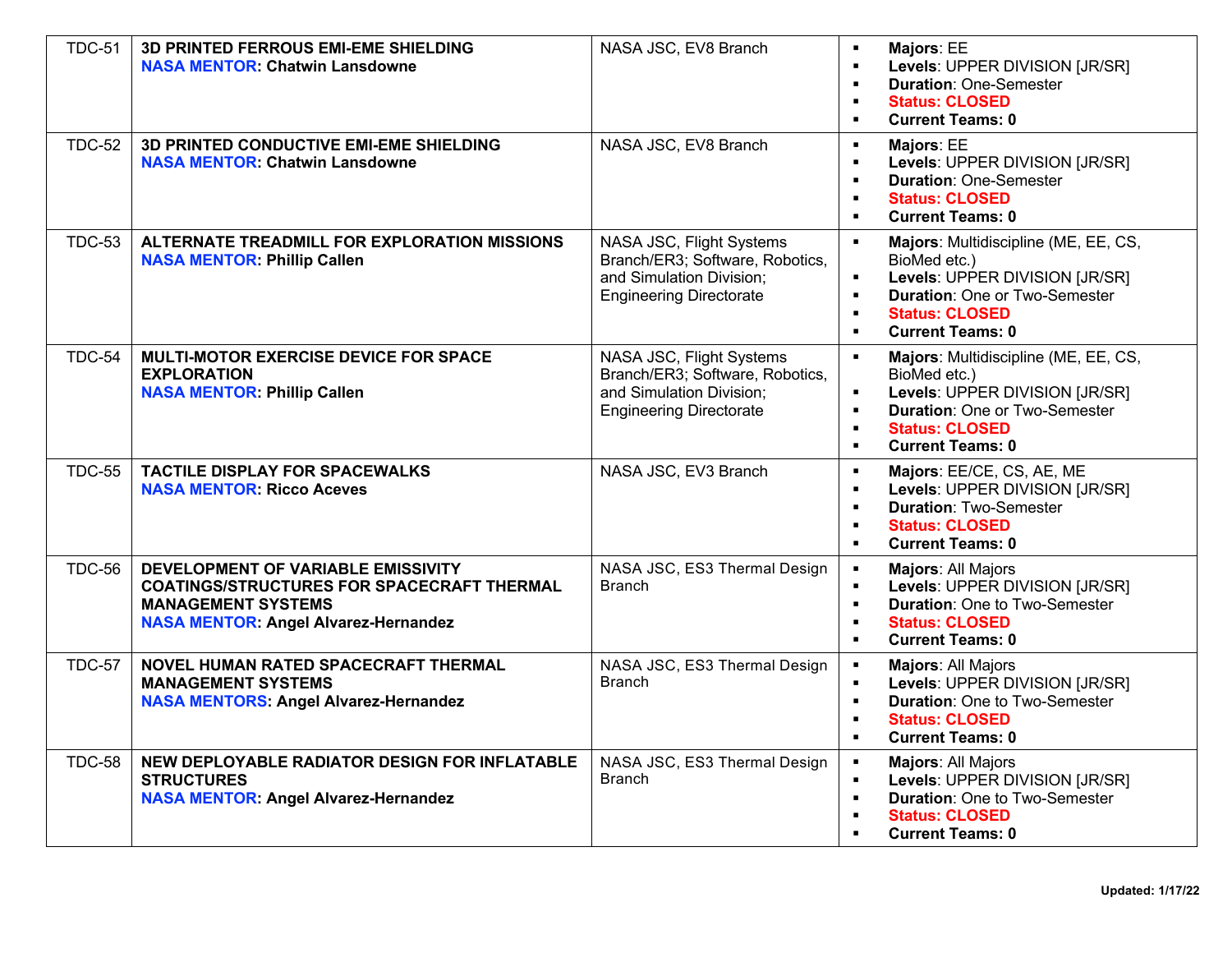| <b>TDC-59</b> | DEVELOPMENT OF DAMAGE TOLERANT/SELF-HEALING<br>HEATER SYSTEMS FOR SPACECRAFT THERMAL<br><b>MANAGEMENT</b><br><b>NASA MENTOR: Angel Alvarez-Hernandez</b> | NASA JSC, ES3 Thermal Design<br><b>Branch</b>             | Majors: All Majors<br>п<br>Levels: UPPER DIVISION [JR/SR]<br><b>Duration: One to Two-Semester</b><br>$\blacksquare$<br><b>Status: CLOSED</b><br>п<br><b>Current Teams: 0</b><br>$\blacksquare$                                                                |
|---------------|----------------------------------------------------------------------------------------------------------------------------------------------------------|-----------------------------------------------------------|---------------------------------------------------------------------------------------------------------------------------------------------------------------------------------------------------------------------------------------------------------------|
| <b>TDC-61</b> | <b>MACHINE-LEARNING HUMAN-COMPUTER INTERFACE</b><br><b>SYSTEM (MHIS)</b><br><b>NASA MENTOR: George Salazar</b>                                           | NASA JSC, Human Interface<br><b>Branch</b>                | Majors: EE, CE, CS<br>$\blacksquare$<br>Levels: UPPER DIVISION [JR/SR]<br>$\blacksquare$<br><b>Duration: Two-Semester</b><br>$\blacksquare$<br><b>Status: RESERVED</b><br>п<br><b>Current Teams: 1</b><br>$\blacksquare$                                      |
| <b>TDC-62</b> | PREVENTION, MITIGATION, OR TREATMENT OF CHRONIC<br><b>LOW BACK PAIN</b><br><b>NASA MENTORS: Bara Reyna, George Salazar</b>                               | NASA JSC, Exploration Medical<br><b>Capability Branch</b> | Majors: Kinesiology<br>$\blacksquare$<br>Levels: UPPER DIVISION [JR/SR]<br>$\blacksquare$<br><b>Duration: Two-Semester</b><br>$\blacksquare$<br><b>Status: CLOSED</b><br>$\blacksquare$<br><b>Current Teams: 0</b><br>$\blacksquare$                          |
| <b>TDC-63</b> | <b>GREYWATER SYSTEMS FOR LUNAR HABITATS</b><br><b>NASA MENTOR: John Graf</b>                                                                             | NASA JSC, ES Structures and<br><b>Materials</b>           | Majors: AE, ME or Materials Eng<br>$\blacksquare$<br>Levels: UPPER DIVISION [SOPH/JR/SR]<br>п<br><b>Duration: Two-Semester</b><br>$\blacksquare$<br><b>Status: CLOSED</b><br>$\blacksquare$<br><b>Current Teams: 0</b><br>$\blacksquare$                      |
| <b>TDC-64</b> | <b>MAINSTREAM SOLUTIONS FOR LUNAR DUST MITIGATION</b><br><b>NASA MENTOR: Kristen John</b>                                                                | NASA JSC, Space Technology<br>Mission Directorate (STMD)  | Majors: All Majors<br>$\blacksquare$<br>Levels: All Levels<br>$\blacksquare$<br><b>Duration: One-Semester</b><br>$\blacksquare$<br><b>Status: OPEN</b><br>$\blacksquare$<br><b>Current Teams: 0</b><br>п                                                      |
| <b>TDC-65</b> | TRADE STUDY FOR CREW LUNAR ASCENT<br><b>NASA MENTOR: Chatwin Lansdowne</b>                                                                               | NASA JSC, EV8 Branch                                      | <b>Majors: All Engineering MJRS</b><br>$\blacksquare$<br>Levels: UPPER DIVISION [SOPH/JR/SR]<br>$\blacksquare$<br><b>Duration: Two-Semester</b><br>$\blacksquare$<br><b>Status: CLOSED</b><br>п<br><b>Current Teams: 0</b><br>$\blacksquare$                  |
| <b>TDC-66</b> | <b>LANDING ZONE STRATEGY FOR LUNAR BASE</b><br><b>TRANSPORT</b><br><b>NASA MENTOR: Chatwin Lansdowne</b>                                                 | NASA JSC, EV8 Branch                                      | $\blacksquare$<br><b>Majors: All Engineering MJRS</b><br>Levels: UPPER DIVISION [SOPH/JR/SR]<br>$\blacksquare$<br><b>Duration: Two-Semester</b><br>$\blacksquare$<br><b>Status: OPEN</b><br>$\blacksquare$<br><b>Current Teams: 0</b><br>п                    |
| <b>TDC-67</b> | ANTENNA MOUNTING STRUCTURE FOR LANDER OR<br>MICRO-GRAVITY CREWED ENVIRONMENT<br><b>NASA MENTOR. Chatwin Lansdowne</b>                                    | NASA JSC, EV8 Branch                                      | Majors: EE/CE, CS, AE, Eng Phys, ME,<br>$\blacksquare$<br>Phys<br>Levels: UPPER DIVISION [JR/SR]<br>$\blacksquare$<br><b>Duration: Two-Semester</b><br>$\blacksquare$<br><b>Status: CLOSED</b><br>$\blacksquare$<br><b>Current Teams: 0</b><br>$\blacksquare$ |
| <b>TDC-68</b> | PRIVATE CLOUD WITH WIRELESS INTERNET OF THINGS<br>(IoT)                                                                                                  | NASA JSC, EV8 Branch                                      | Majors: EE/CS/CE<br>$\blacksquare$<br>Levels: UPPER DIVISION [SOPH/JR/SR]<br>$\blacksquare$                                                                                                                                                                   |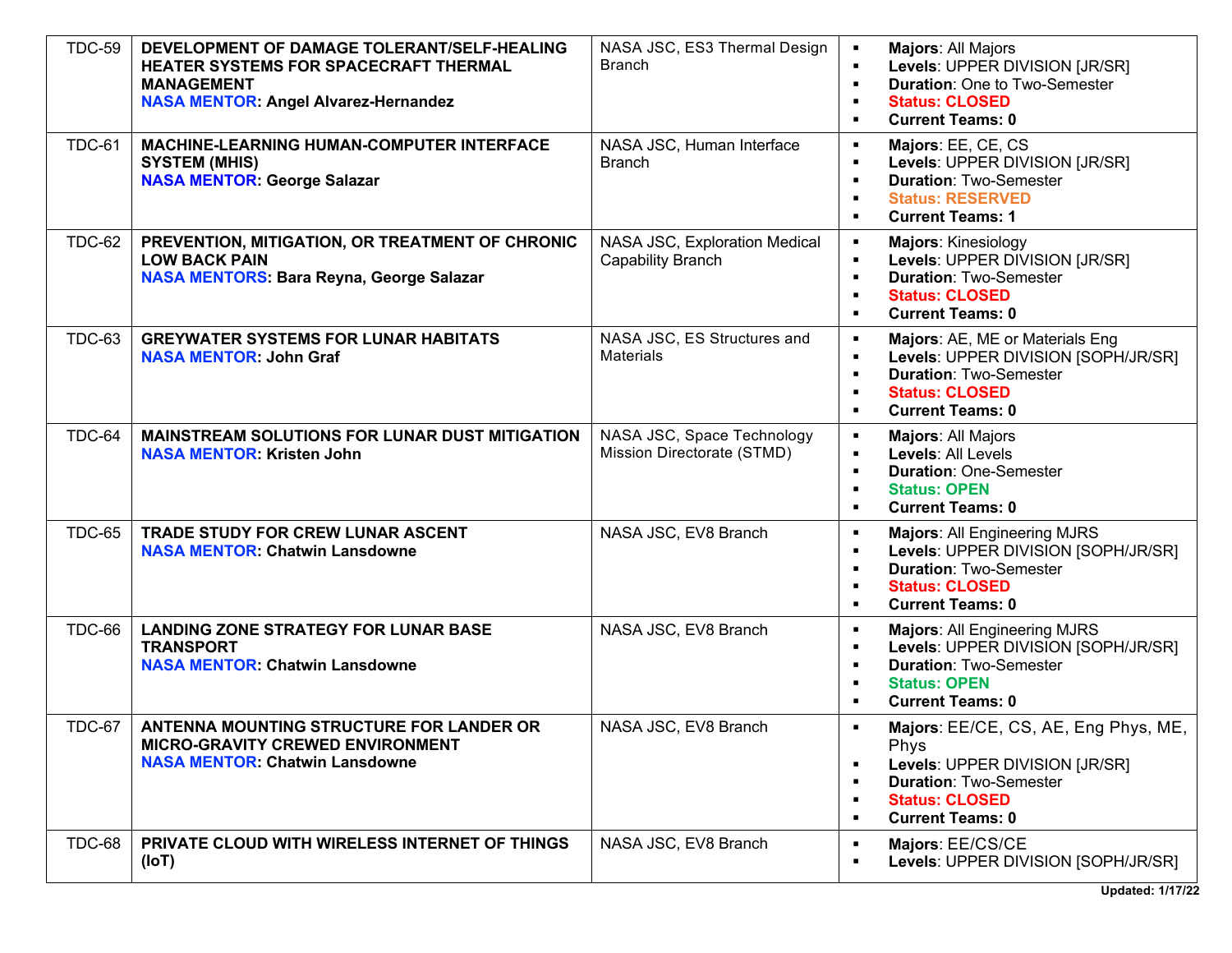|               | <b>NASA MENTOR: Chatwin Lansdowne</b>                                                                                                                        |                                                        | <b>Duration: Two-Semester</b><br><b>Status: CLOSED</b><br>$\blacksquare$<br><b>Current Teams: 0</b><br>п                                                                                                                                                        |
|---------------|--------------------------------------------------------------------------------------------------------------------------------------------------------------|--------------------------------------------------------|-----------------------------------------------------------------------------------------------------------------------------------------------------------------------------------------------------------------------------------------------------------------|
| <b>TDC-69</b> | <b>RADIATION-TOLERANT GRAPHICS PROCESSING UNIT</b><br>(RGPU) ARCHITECTURE INVESTIGATION<br><b>NASA MENTOR: George Salazar</b>                                | NASA JSC, EV3 Human<br>Interface Branch                | Majors: EE/CS/CE<br>$\blacksquare$<br>Levels: UPPER DIVISION [SOPH/JR/SR]<br>$\blacksquare$<br><b>Duration: Two-Semester</b><br>$\blacksquare$<br><b>Status: OPEN</b><br>п<br><b>Current Teams: 0</b><br>$\blacksquare$                                         |
| <b>TDC-70</b> | NOVEL NON-HUMAN RATED SPACECRAFT THERMAL<br><b>MANAGEMENT SYSTEMS</b><br><b>NASA MENTOR: Angel Alvarez-Hernandez</b>                                         | NASA JSC, ES3 Thermal Design<br><b>Branch</b>          | Majors: All Majors<br>$\blacksquare$<br>Levels: UPPER DIVISION [JR/SR]<br>$\blacksquare$<br><b>Duration: One to Two-Semester</b><br>$\blacksquare$<br><b>Status: CLOSED</b><br><b>Current Teams: 0</b><br>٠                                                     |
| <b>TDC-71</b> | <b>MACHINE LEARNING AUDIO DENOISING</b><br><b>NASA MENTOR: Arjun Sethi</b>                                                                                   | NASA JSC, EV3 Audio<br><b>Development Team</b>         | Majors: CS/SE/CE<br>$\blacksquare$<br>Levels: UPPER DIVISION [JR/SR]<br>$\blacksquare$<br><b>Duration: Two-Semester</b><br>$\blacksquare$<br><b>Status: CLOSED</b><br>п<br><b>Current Teams: 0</b><br>$\blacksquare$                                            |
| <b>TDC-72</b> | <b>LUMINOUS NAVIGATION MARKERS FOR LUNAR</b><br><b>SURFACE EVAS</b><br><b>NASA MENTORS: Toni A. Clark, P.E./George Salazar</b>                               | NASA JSC, JSC SF3 Leidos<br>(HHPC Contract)/EV3 Branch | Majors: EE/ME/IDES/HF/Electronic Design<br>$\blacksquare$<br>Levels: UPPER DIVISION [JR/SR]<br>$\blacksquare$<br><b>Duration: One to Two-Semester</b><br>$\blacksquare$<br><b>Status: CLOSED</b><br>$\blacksquare$<br><b>Current Teams: 0</b><br>$\blacksquare$ |
| <b>TDC-73</b> | <b>NOVEL NON-TRACKING FIBER OPTIC SOLAR</b><br><b>CONCENTRATOR FOR EXTRATERRESTRIAL</b><br><b>APPLICATIONS</b><br><b>NASA MENTOR: Christopher N. Mendell</b> | Jacob/JETS                                             | Majors: ME/EE/AE/Eng Phys/Math<br>$\blacksquare$<br>Levels: All Levels<br>$\blacksquare$<br><b>Duration: Two-Semester</b><br>$\blacksquare$<br><b>Status: RESERVED</b><br>п<br><b>Current Teams: 1</b><br>$\blacksquare$                                        |
| <b>TDC-74</b> | PLATFORM FOR LUNAR FOLLOW-ME CAMERA DRONE<br><b>NASA MENTOR: Chatwin Lansdowne</b>                                                                           | <b>NASA JSC</b>                                        | Majors: AE, Eng Phys, ME, Phys, Math<br>$\blacksquare$<br>Levels: UPPER DIVISION [SOP/JR/SR]<br>$\blacksquare$<br><b>Duration: One Semester</b><br>п<br><b>Status: CLOSED</b><br>п<br><b>Current Teams: 0</b><br>$\blacksquare$                                 |
| <b>TDC-75</b> | <b>MODIFIED SMALL TERRESTIAL CLOTHES DRYER FOR</b><br><b>LONG DURATION SPACE MISSIONS</b><br><b>NASA MENTOR: Robert Trevino</b>                              | NASA JSC, Engineering<br>Directorate                   | Majors: All Majors<br>$\blacksquare$<br>Levels: All Levels<br>$\blacksquare$<br><b>Duration: One or Two Semester</b><br><b>Status: CLOSED</b><br>п<br><b>Current Teams: 0</b><br>$\blacksquare$                                                                 |
| <b>TDC-76</b> | MODIFIED SMALL TERRESTIAL CLOTHES WASHER FOR<br><b>LONG DURATION SPACE MISSIONS</b><br><b>NASA MENTOR: Robert Trevino</b>                                    | NASA JSC, Engineering<br>Directorate                   | Majors: AE, Eng Phys, ME, Phys, Math<br>$\blacksquare$<br>Levels: UPPER DIVISION [SOP/JR/SR]<br>$\blacksquare$<br><b>Duration: One Semester</b><br>$\blacksquare$<br><b>Status: CLOSED</b><br>$\blacksquare$<br><b>Current Teams: 0</b>                         |